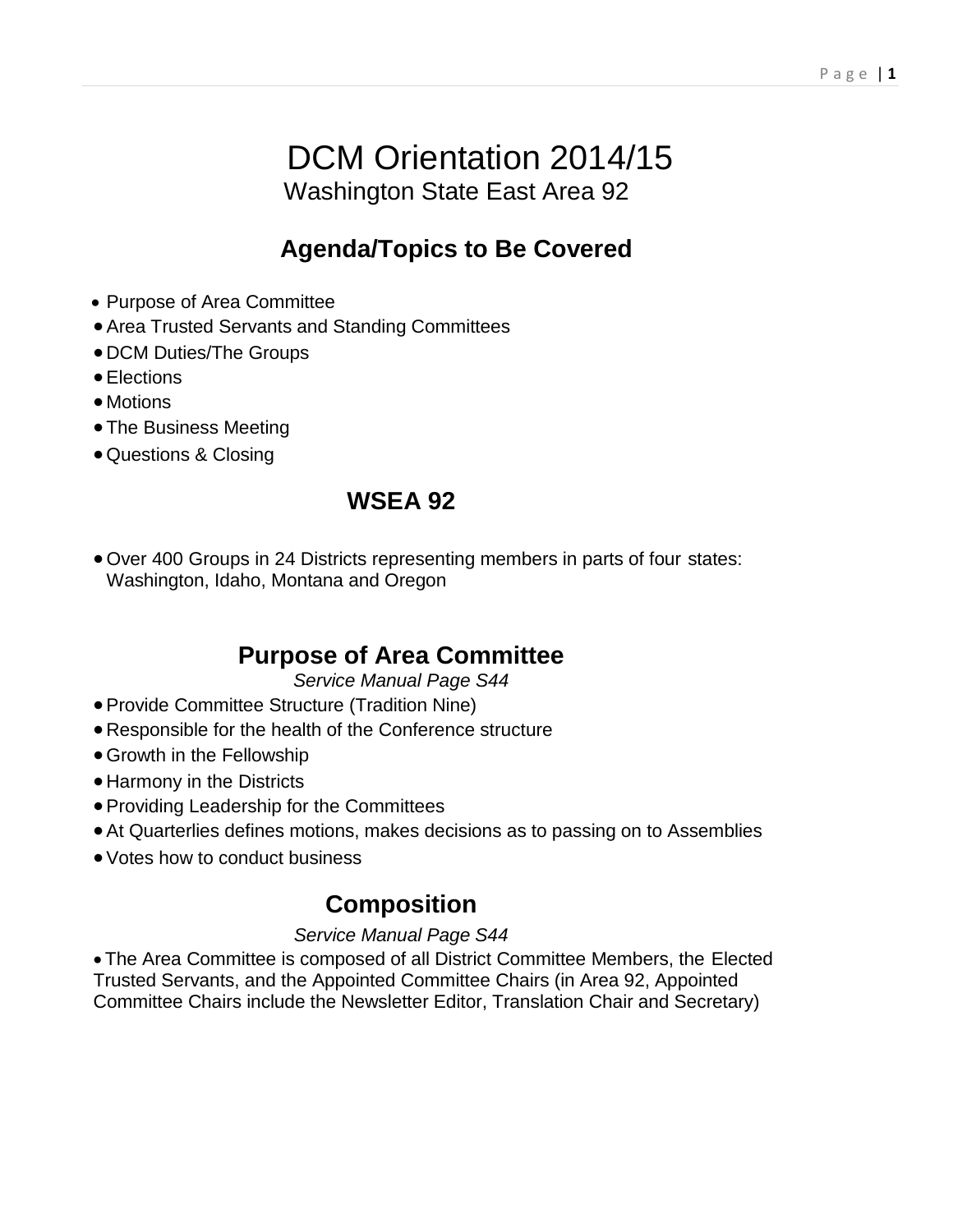## **Trusted Servants**

#### •GSR – General Service Representative

*Service Manual Page S26*

- o The elected representative of the Group
- o Links Group to AA as a whole

#### •DCM- District Committee Member

#### *Service Manual Page S31, Area Handbook Section 4.0*

- o Essential link between Districts and Area and General Service Office
- o Primary job is two way communication
- •Delegate

#### *Service Manual Page S48, Area Handbook Section 6.1*

- o Primary connection to GSO
- o Attends General Service conference each year
- o Carries the voice of the Area.
- o Receives District Minutes from DCMs
- o Responsible to the Area and to AA as a whole
- •Alternate Delegate

#### *Service Manual Page S50, Area Handbook Section 6.2*

- o In Area 92 assists the Delegate and gives reports for Delegate if needed
- o Responsible to step into the job of Delegate if needed
- o Also is the Area Registrar (*Service Manual Page S45*), responsible for tracking all the changes in Area groups
- •Chairperson

#### *Service Manual Page S44, Area Handbook Section 6.3*

- o Responsible for conducting Area business
- o Chairs and sets the Agenda for the Quarterly meetings and Area **Assemblies**
- o Receives GSR/District Minutes
- o Corresponds with the Districts regarding District problems and concerns
- •Alternate Chairperson

#### *Service Manual Page S46, Area Handbook Section 6.4*

- o Responsible to assist Area chair
- o Sits on Quarterly and Assembly host committees
- o Oversees Web committee and website activities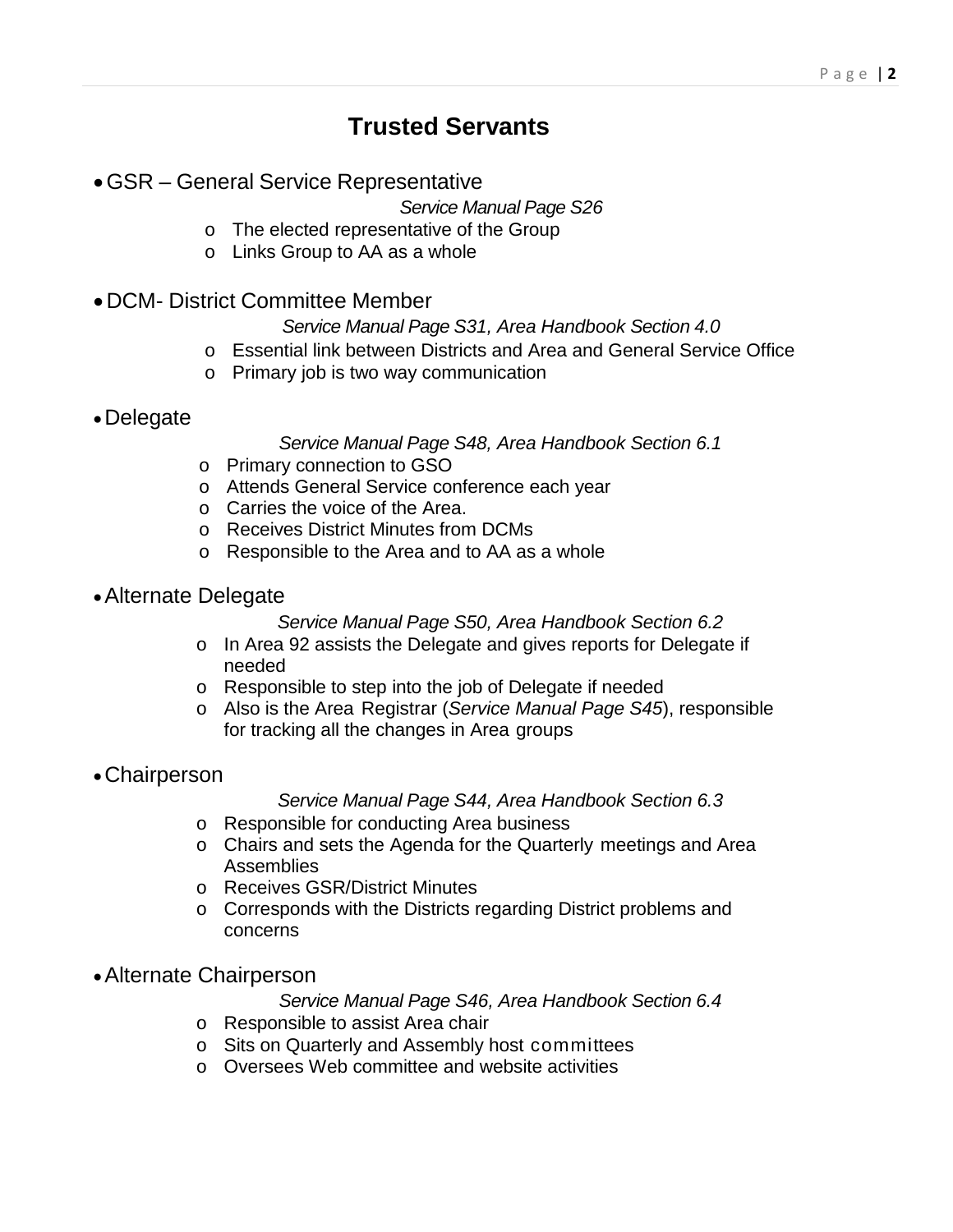•Treasurer

#### *Service Manual Page S46, Area Handbook Section 6.5*

- o Responsible for maintaining Area finances and financial records
- o Encourages Self-Support for Area needs
- o Provides Area with quarterly financial Statements
- o Is the person who writes the checks and pays the Area bills
- •Alternate Treasurer

*Service Manual Page S46, Area Handbook Section 6.6*

- o Assists the Treasurer in maintaining the financial records
- o Takes in contributions
- o Reports to the Area with quarterly contributions statements
- o Chairs Finance Committee

## **Area Appointed Committee**

Standing Committee Chairs *Service Manual Page S46*

•Archives

*Area Handbook Section 8.2*

- o Responsible for cataloging, gathering and protecting Area history
- o Works with other Committee Chairs to facilitate 4 Quarterly meetings each year, to share the experience of the District committees with the other Districts
- o Assists the Districts with literature pertaining to Archives
- o Serves a Four (4) year term
- o Funded for one National Archives Workshop per four year rotation \$750.00 limit.
- o Area Quarterlies and Assemblies
- o Corresponding GSO Committee Contact
- o Chairs and works with six person Archives Steering Committee

#### •Cooperation with the Professional Community

*Area Handbook Section 8.4*

- o Seeks to create mutual understanding between the Fellowship and Professional groups and individuals concerned with alcoholism
- o Works with other Committee Chairs to facilitate 4 Quarterly meetings each year, to share the experience of the District committees with the other districts
- o Assists the Districts with literature pertaining to CPC
- o Corresponding GSO Committee contact
- o \$500.00 Credit line for Literature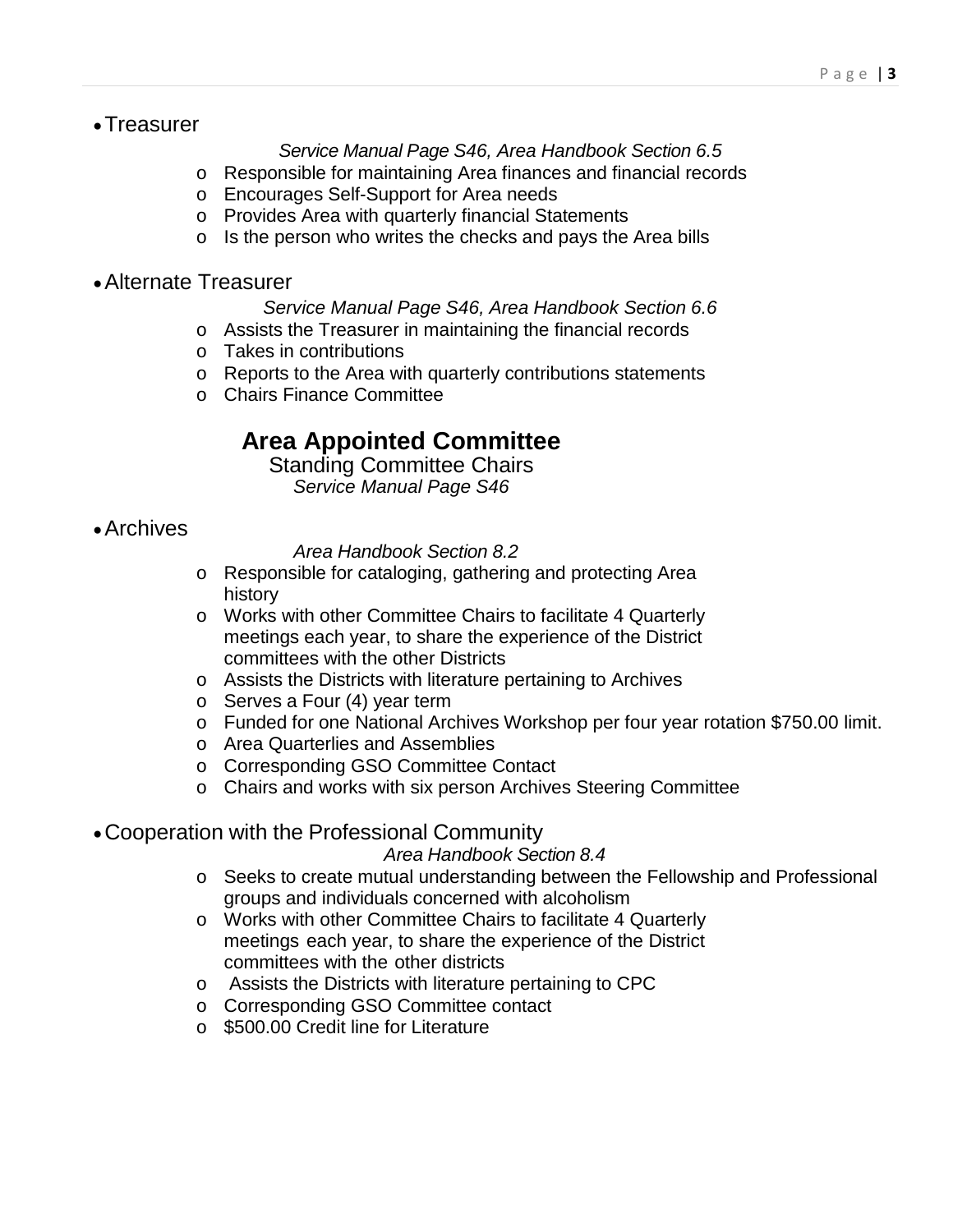•Corrections

#### *Area Handbook Section 8.5*

- o Responsible for carrying the AA message into correctional facilities
- o Works with other Committee Chairs to facilitate 4 Quarterly Committee meetings each year, to share the experience of the District committees with the other districts
- o Assists the Districts with literature pertaining to Corrections
- o Corresponding GSO Committee Contact
- o \$1,250.00 Credit line for Literature plus 40 Grapevine Subscriptions
- o Works closely with Corrections Bridge Coordinator
- Grapevine and Literature

#### *Area Handbook Section 8.6*

- o Maintains literature and finances to purchase literature suitable to meet the needs of the Area
- o Works with other Committee Chairs to facilitate 4 Quarterly meetings each year, to share the experience of the District committees with the other districts
- o Assists the Districts with literature and Grapevine/LaVina subscriptions
- o Corresponding GSO Committee contact.
- o One Area- wide workshop per year
- $\circ$  Makes an end of year finance report by December 31<sup>st</sup> of each year
- Newsletter

#### *Area Handbook Section 8.3*

- o Responsible for the monthly production of the Area newsletter and distribution to the Area
- o One Area-wide Workshop per year
- o Annual budget for production of Newsletter and computer equipment and software as needed
- •Public Information

#### *Area Handbook Section 8.7*

- o Responsible for determining ways to increase public understanding of AA
- o Works with other Committee Chairs to facilitate 4 Quarterly meetings each year, to share the experience of the District committees with the other districts
- o Assists the Districts with literature pertaining to PI
- o Corresponding GSO Committee Contact
- o \$500.00 Credit line for Literature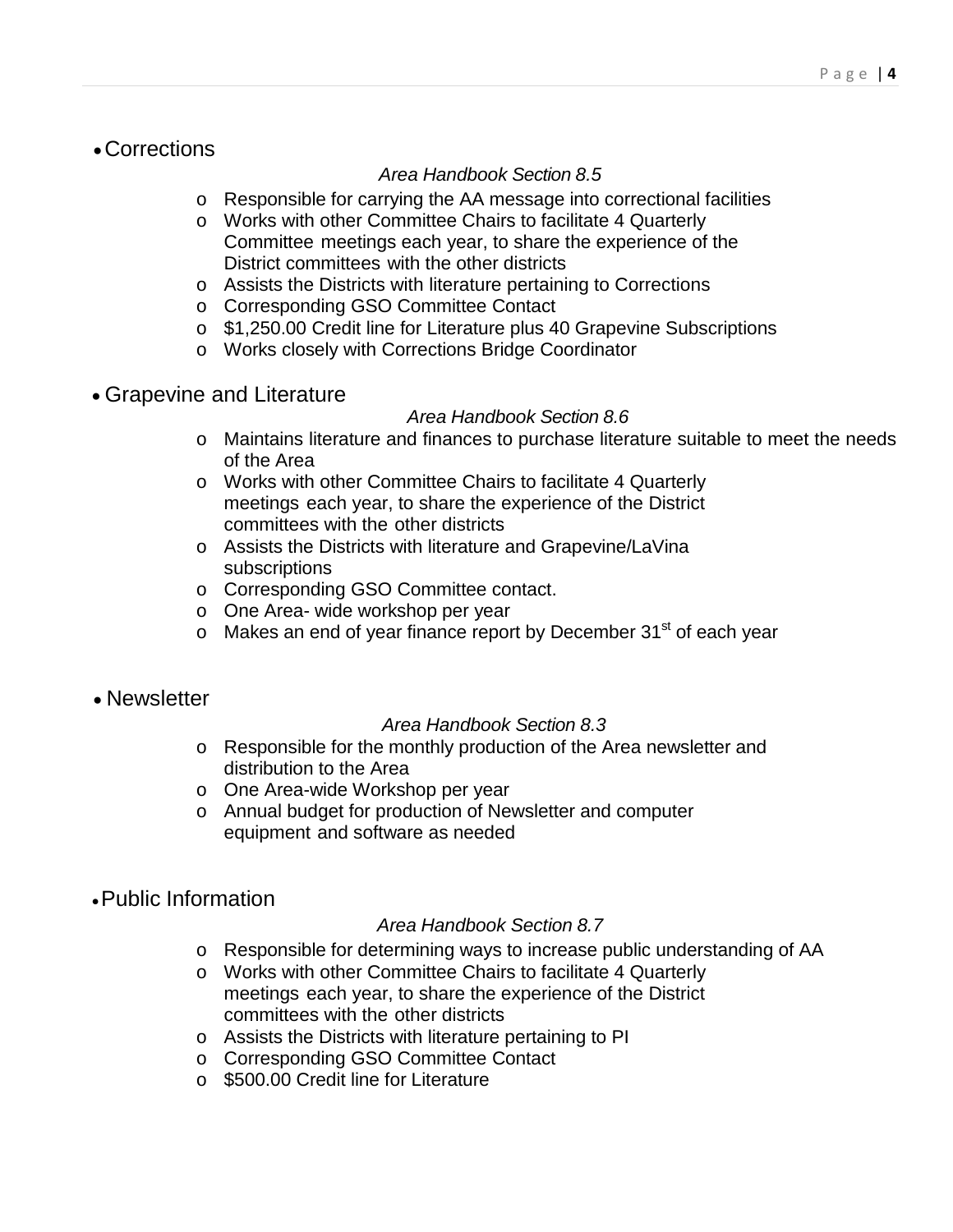#### •Secretary

#### *Area Handbook Section 8.1*

- o Maintains the written record of Area business at Area Quarterlies and Assemblies
- o Works directly with the Area Chair
- o Chairs the permanent rotating Handbook Committee which consists of the Secretary and four AA members. The Committee is responsible for keeping the Handbook updated
- o Maintains and updates Area Directory
- •Translation Committee Chair

#### *Area Handbook Section 8.9*

- o Responsible for the care and use of the Area translation equipment.
- o Responsible for arranging for translators for all the Area materials into Spanish, does not have to be a Spanish speaker or writer him/herself
- o Attends Quarterlies and Assemblies and other Area events where translation is needed.
	- Arranges for translators for Quarterlies and Assemblies and other Area functions as requested
- o Establishes open communication between Hispanic Districts and rest of Area
- o \$500.00 budget for purchasing/maintaining translation equipment & to pay travel expenses for a bi-lingual member to attend assemblies & quarterlies
- •Treatment/Special Needs/Accessibility

#### *Area Handbook Section 8.8*

- o Responsible for furthering the acceptance of alcoholics in hospitals, nursing homes, rehabilitation centers, etc.
- o Encourages AA members to provide AA information to alcoholics with special needs
- o Works with other Committee Chairs to facilitate 4 Quarterly Committee meetings each year, to share the experience of the District committees
- o Assists the Districts with literature pertaining to TSNA
- o Corresponding GSO Committee contact
- o \$500.00 Credit line for Literature Plus 25 Grapevine Subscriptions
- o Works closely with Bridge the Gap Chair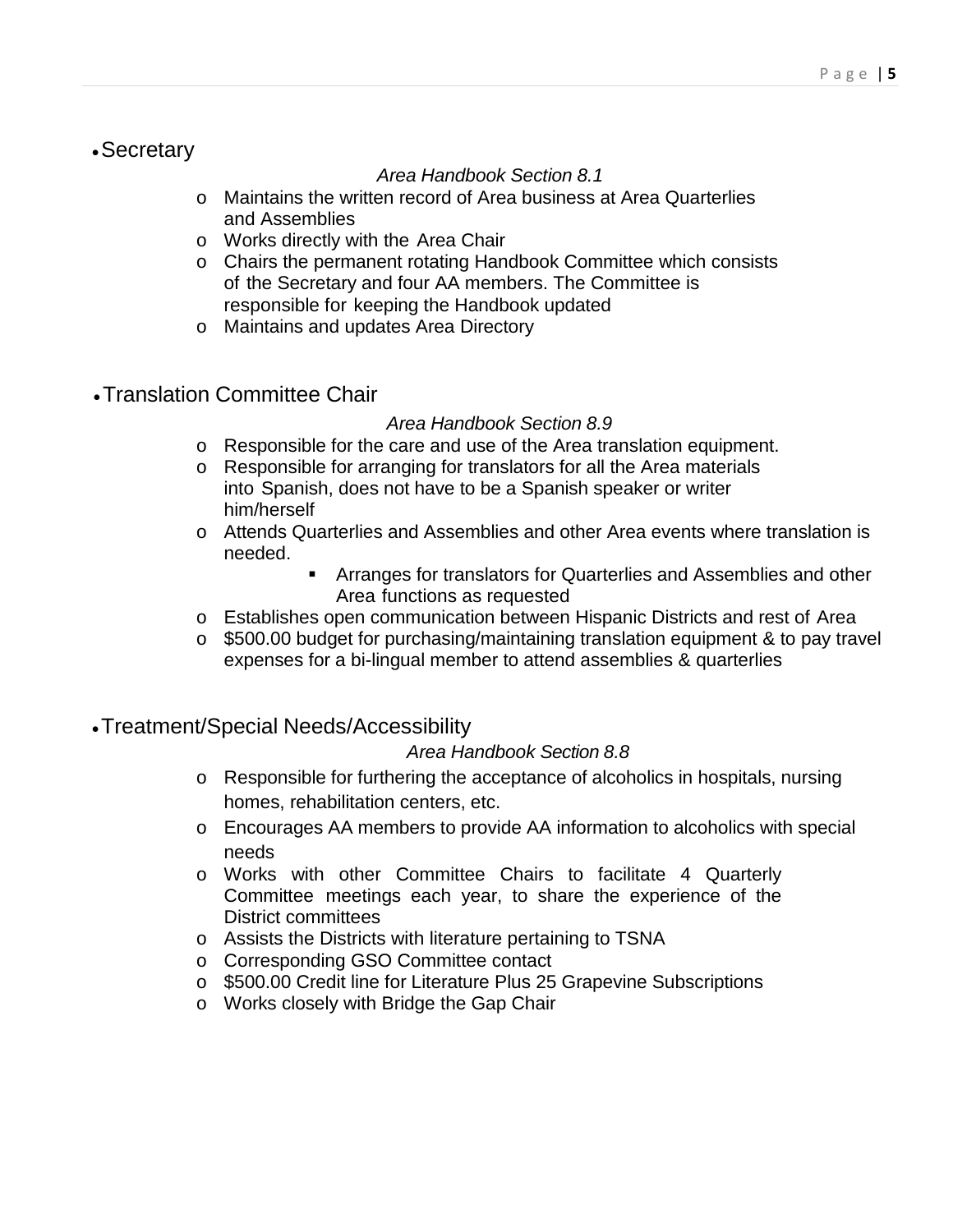# **DCM DUTIES**

*Service Manual Pages* S31-34

- Link to GSO
- •Area Committee Member
- Responsible to the Area as a Whole
- Hold Area Officers accountable
- Lead District meetings
- Receives reports from GSRs/Groups
- •Keeps GSRs informed of Conference activities
- Helps Conference Delegate cover the area, which would be impossible to do on a group by group basis
- •Stays in regular contact with the Alternate DCM
- •Sends District minutes to Delegate and Area Chairperson
- •Sees that a monthly District report is sent to the Area Newsletter
- Regular Contact with the Alternate Delegate/Registrar
- Review DCM Kit which will be received from General Service Office
- •Encouraged to read the pamphlets especially **"Your D.C.M."**
- Recommended readings:
	- o AA Service Manual including Concepts, District and Area Guidelines including passed and failed motions, GSO bulletin Box 459, Guidelines from GSO.
- Read Area Newsletter and all communications from Area Officers
- Present motions in a clear and concise language to reduce confusion
- Attends:
- o Area Meetings and functions
	- Area Quarterlies starting on Friday night continuing through Saturday
	- **April Pre-Conference Assembly and October Assembly starting on** Friday, all day Saturday & maybe Sunday to complete business
	- **Delegate Reports**
	- Any other Area Service functions such as Standing Committee Quarterlies and the March Pre-Conference Agenda Review

# **Registration of Groups/Group Change Forms**

•DCM Keeps the Registrar/Alternate Delegate updated regularly by sending change forms and new group forms

- o Have GSRs fill out change forms for their group as changes occur
- o Assist GSRs in completing new group forms for any new group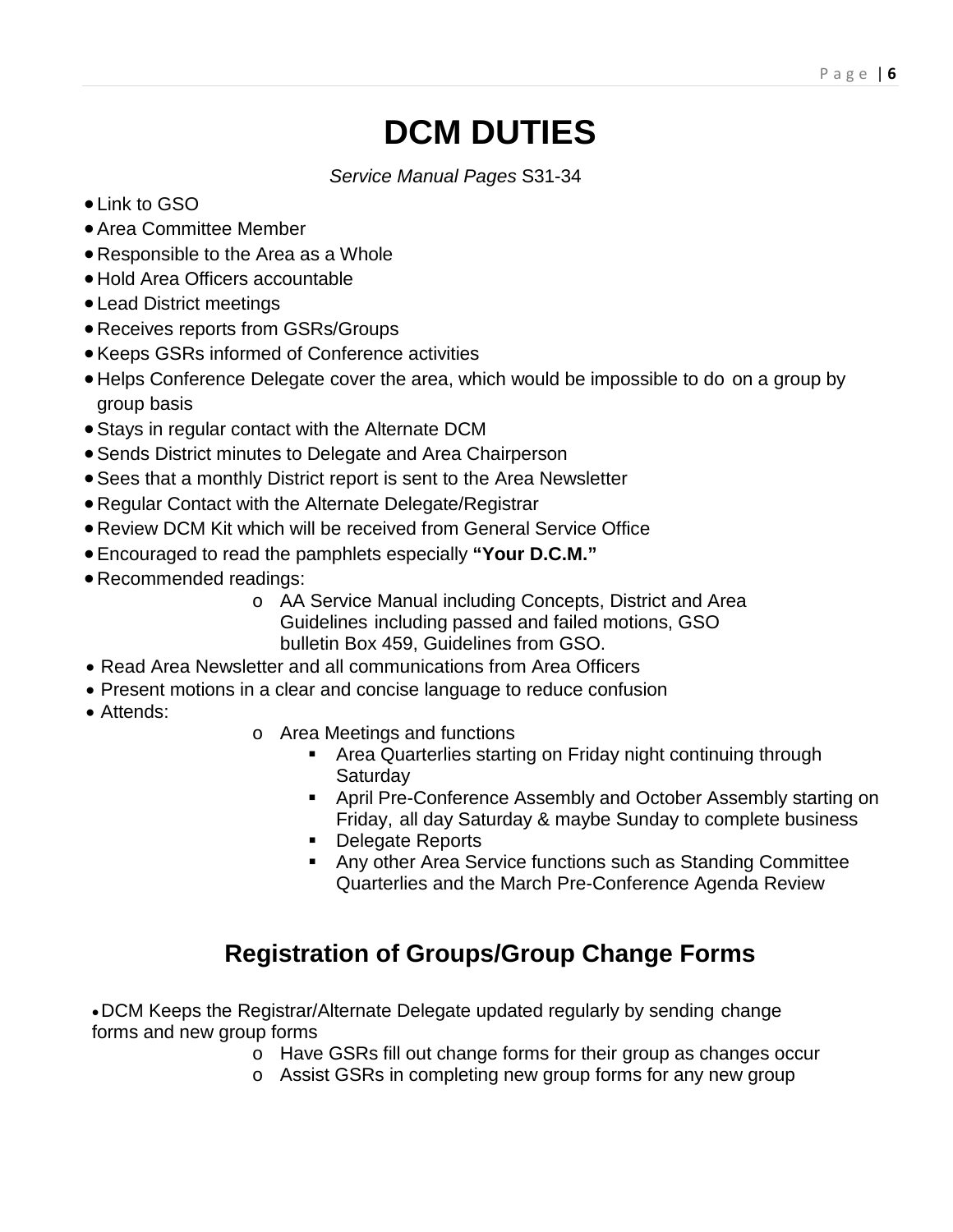- o Forms can be downloaded from the GSO Web page (aa.org) or will be included in DCM kit
- o Change forms should include:
	- **Group Service Number**
	- **Group Name**
	- **Meeting location**
	- Street Address
	- City/State/Zip
	- Meeting Day(s)
	- Meeting Times
	- GSR
	- If no GSR fill in an Alternate or mail contact
	- **Telephone**
	- $\blacksquare$  List in Directory / No phone # no listing

### **Elections, Motions & Business**

#### • Elections

- o How does WSEA 92 elect Trusted Servants?
	- The Third Legacy Procedure (Service Manual pages S20-S21)
- o When and where do we elect?
	- Every 2 years (in odd numbered years) at the October Assembly (Service Manual, page S39) coinciding with the Delegate's seating at the General Service Conference
- o What are the elected positions?
	- Delegate, Chairman, Treasurer and their Alternates (Service Manual pages S44-50, Area Handbook Section 5.0)
- o Who is eligible?
	- Any AA member in attendance (Service Manual page S37)
- o Who votes?
	- All WSEA Area committee members and all GSRs have one vote each. (Service Manual page S31)
- Appointments (selecting the Standing Committee Chairs, Newsletter Editor, Translation Chair& Secretary)
	- o When do we make the appointments?
		- Every 2 years (during odd years) after the WSEA October Voting Assembly (Area Handbook Section 5.0) coinciding with the Delegate's seating at the General Service Conference
	- o What are the appointed positions?
		- Archivist (4 year rotation)
		- Cooperation with the Professional Community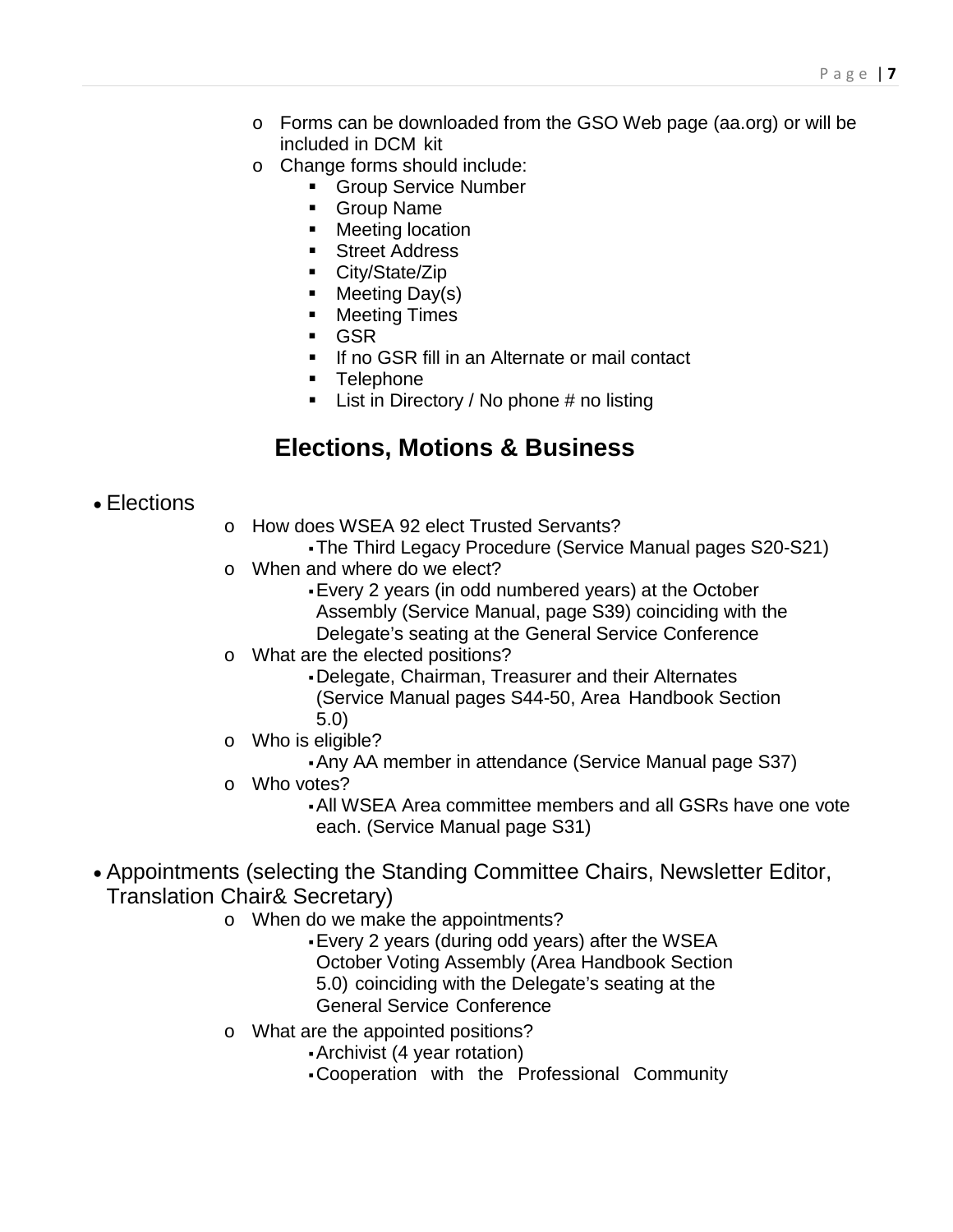- Committee Chairperson (CPC)
- Corrections Committee Chairperson
- Grapevine and Literature Chairperson (GVL)
- Newsletter Editor
- Public Information Committee Chairperson (PI)
- Secretary
- Translation Committee Chairperson,
- Treatment, Special Needs, Accessibility Committee Chairperson
- o Who is eligible?
	- Any AA member (Area Handbook Section 7.0)
- o Who votes for selection?
	- The area elected trusted servants (Area Handbook Section 7.0)
- o The selection procedure
	- **After thorough discussion of the position to be filled and each** person who submitted a resume, selections are made by a consensus of the elected trusted servants at the meeting

#### • Motions

- o What is a motion?
	- A tool used to introduce business in a meeting
	- The idea for motion can come from an individual, a group, a district, or from the floor of the committee meeting or Assembly - Area Handbook, page 1
- o Who can bring a motion?
	- Any AA member in attendance (see what is a motion above)
	- A motion should be written clearly, should be easily understandable to the assembly & should be presented with an explanation of current procedure - Area Handbook, Motions passed 77.4, 82.9. Motions should not be punitive nor violate A.A. Traditions
	- All motions will have 2 copies, one for the Area Chair and one for the Secretary. All motions brought at Area Assemblies and Quarterlies be submitted by the maker of the motion with copies to be placed into all Area Committee mailboxes - Area Handbook, Section 2.0, page 6 (approximately 40 copies).
- o How are motions made and acted upon?
	- The Chair states the motion
	- The motion is seconded
	- The maker speaks to the motion
	- **Discussion (debate) is held**
	- Members who wish to speak to the pending motion line up at the microphones and are called on in order. Each person may speak for three (3) minutes. It is suggested if one wishes to speak for a second time on a topic, he/she waits until all who wish to have spoken for the first time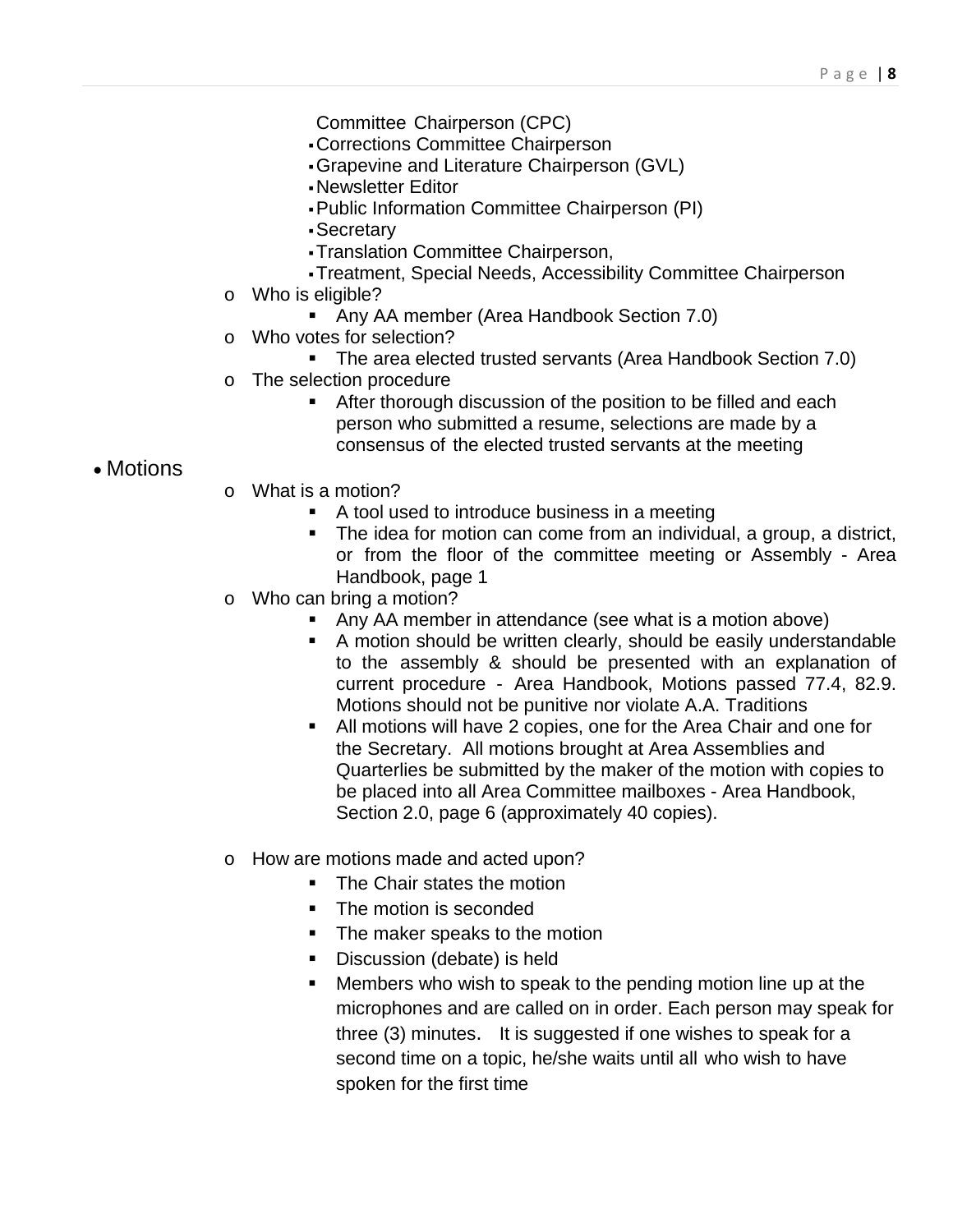- Either a member calls for the previous question (a motion to stop debate/discussion) or the Chair may proceed to a vote if it is clear there is no further discussion
- Chair restates motion
- Votes are taken by a show of hands
- **The Chair announces the vote and the secretary takes the motion to** the Handbook Committee for incorporation in the Handbook
- o What is the appropriate procedure for debating/discussing a motion?
	- Motion requires a second
	- Can be debated/discussed
		- Please don't interrupt a member who has been assigned the floor
- o Can be amended
	- What is an Amendment
		- An amendment modifies the original motion by removing or adding words but does not change the original intent of the motion)
	- An amendment may be amended (only an amendment and an amendment to the amendment may be pending at any one time)
	- Require a majority vote  $(2/3)$  if motion effects policy)
	- The maker of a motion has first right to speak to it
		- A member can vote against his own motion, but cannot speak against it
		- A member can modify his motion by offering an amendment after the motion has been stated by the Chair
		- A member can withdraw his motion up to the time it has been stated by the Chair, after that the group must give permission to withdraw
- o Who votes on motions?
	- At Area Assemblies: The Area Committee comprised of all Elected and Appointed trusted servants and all DCMs (Service Manual page S40); All GSRs
		- If any DCM or GSR is not able to attend, their alternates may exercise the right to vote in place of the missing member. One group or district gets one vote, excluding the elected and appointed trusted servants
	- At Area Quarterlies: The Area Committee comprised of all Elected and Appointed trusted servants and all DCMs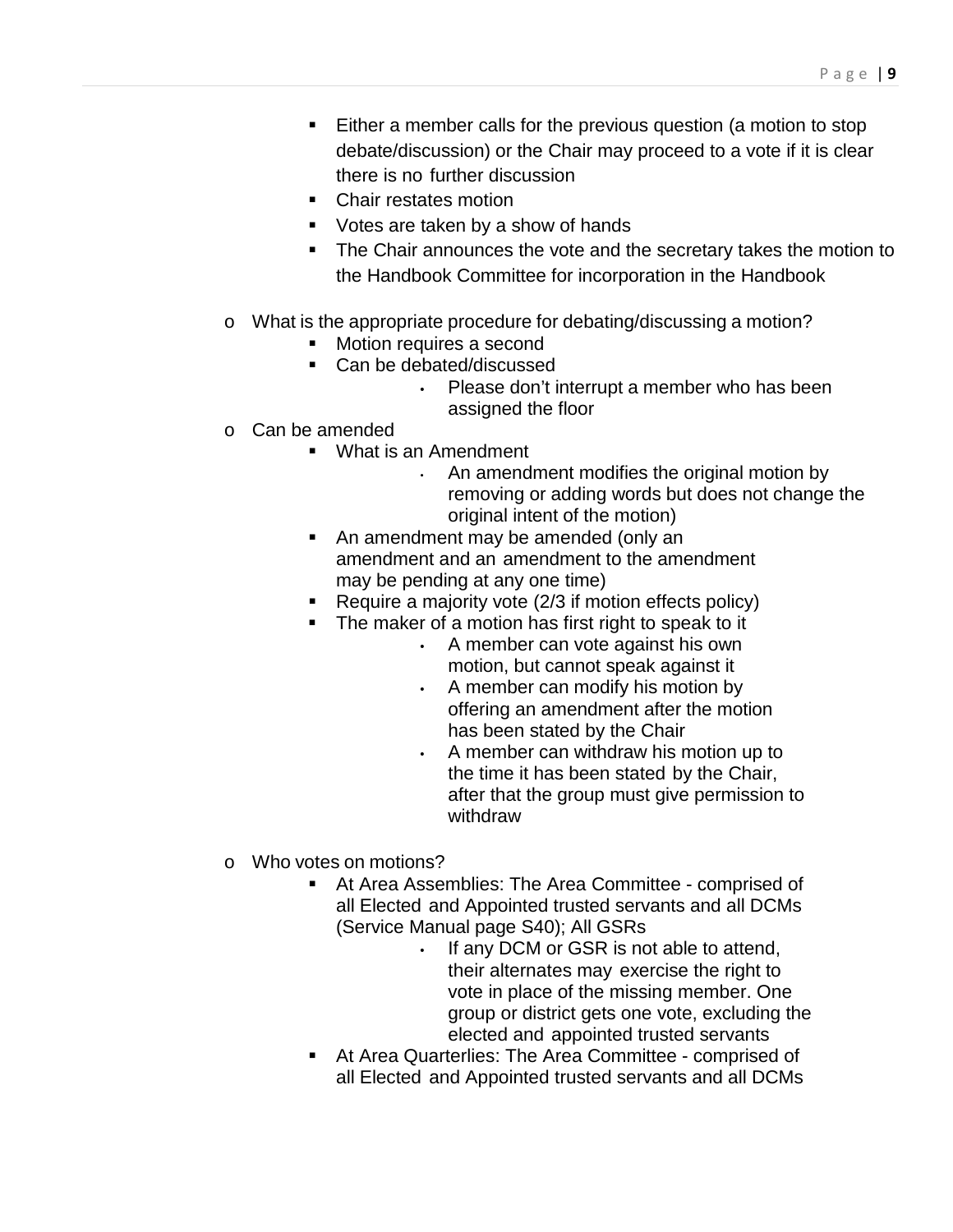(Service Manual Page S35)

- If any DCM is not able to attend, their alternates may exercise the right to vote in place of the missing member. One district gets one vote excluding the elected and appointed trusted servants
- o Abstentions (a vote that is neither for nor against)
	- Are not counted
- o What types of motions require a majority vote
	- Main Motion (unless the motion will effect policy)
	- Housekeeping (if needing more than a General Consent)
	- Change wording of a motion "Amend" (unless amendment will effect policy)
	- Send an issue to committee
	- **•** Postpone Action "Postpone" (rarely used)
	- **Lay on the table "Table" (commonly misused)** 
		- Allows a group to set aside question for something more important, such as the arrival of a speaker, or to obtain more information on an issue.
		- Is "out of order" when used to kill or avoid dealing with a motion.
		- Cannot be amended or discussed
	- Take a "break"
	- **Adjourn the Meeting**
- o What types of motions require a 2/3 majority vote (Substantial Unanimity)?
	- **Main Motion (when the motion will effect policy)**
	- Change wording of a motion "Amend" (when the amendment will effect policy)
	- **E** Limit Debate (modify discussion)
		- Limit the amount of time given to the entire debate.
		- Limit the number of times one person may debate.
		- Limit or extend the amount of time one person may debate
	- End Debate "Previous Question" (cut off discussion and bring the group to an immediate vote on the pending motion) Also known as "call for the question"
		- Must be made in order at the microphone. (Same individual may not speak to the question and then subsequently call for the previous question)
		- Cannot be debated/discussed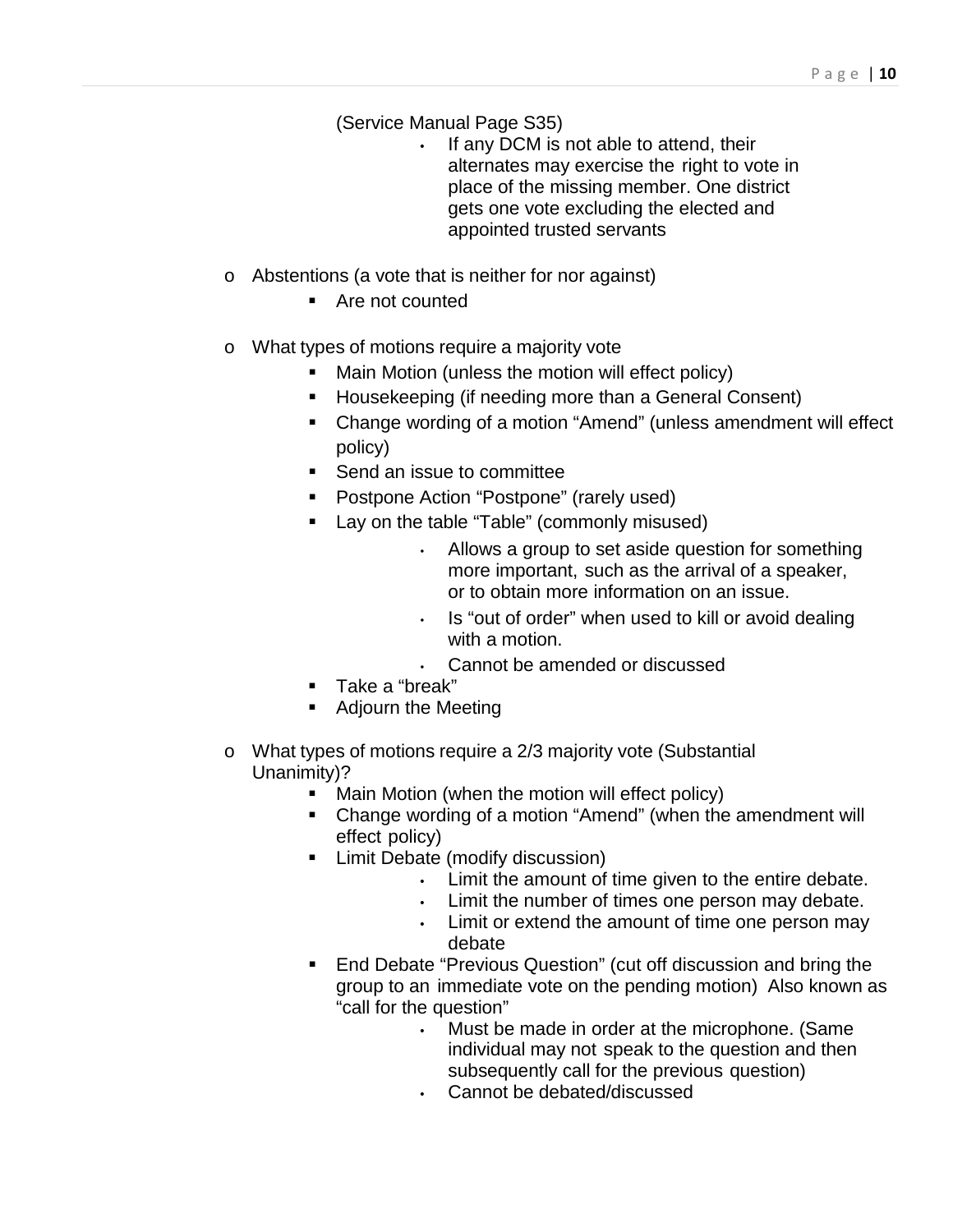- o What is General Consent?
	- Used for matters of routine business or those matters where the sense of the group is in agreement (example: accepting minutes) - Conscience of the Room
	- **If Informal agreement of the group**
	- A method in which action is taken without a formal vote or on occasion without a motion
- o What is a Housekeeping Motion?
	- Motion that does not affect policy
	- Motion that does not limit or take away the rights of any member
	- Motion that typically does not deal with money expenditures
- o What happens after a vote is taken?
	- The Chair asks for minority opinion (opportunity to bring new
		- information or insight to the floor in regards to pending motion)
	- Minority opinion is heard (if any)
	- Only Members who voted in the minority and with new information may speak
	- **Members who wish to speak line up at the microphones and are** called on in order. Each person may speak for (3) minutes. No one may speak for a second time on a topic until all who wish to have spoken for the first time.
	- If someone who voted in the majority is influenced by the minority opinion, that person can make a motion to reconsider
- o What is a Motion to Reconsider?
	- Motion made by a member in the majority that heard something in the discussion by the minority that has changed their mind
	- Allows a group to reconsider the "vote" on a motion
	- $\blacksquare$  It enables a majority of the members, within a limited time, to bring back a motion for further consideration after it has been acted upon.
	- The purpose is to prevent hasty or ill-advised action
	- What governs a motion to reconsider?
		- It can only be made by someone who voted on the "prevailing" or majority side.
		- Requires a second
		- It may be debated/discussed
		- Requires only a majority vote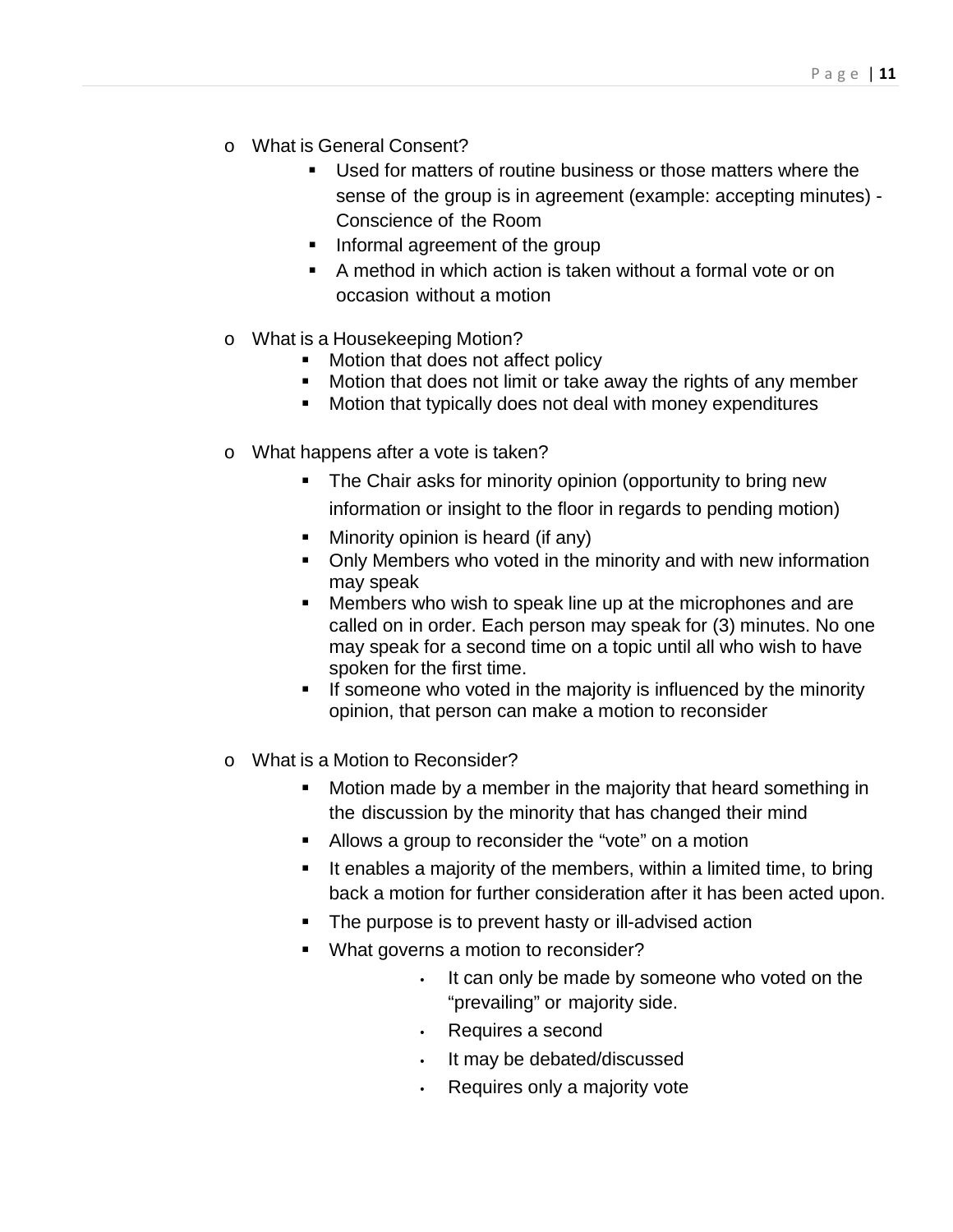- If the motion to reconsider passes, the original motion is then brought back for discussion.
- o Business Why do we do it this way anyway?
	- To respect the right of the majority to decide
	- To respect the right of the minority to be heard
	- To respect the rights of the individual member
- o Procedure
	- The Majority Rules
	- The minority has the right to be heard, but once a decision has been reached by a majority of the members present and voting, the minority should then respect and abide by the decision.
	- Two-Thirds Vote Rule (Substantial Unanimity)
		- A 2/3 vote is necessary whenever you are limiting or taking away the rights of members or whenever you are changing something that has already been decided (policy).
	- "One" Question at a time and "One" Speaker at a Time
	- No motion is in order which does not "directly" relate to the motion under consideration. Once a member has been recognized, he or she has been granted "the floor" and another member should not interrupt him or her.
	- **Motions must receive full debate/discussion**
	- The Chair may not put a debatable motion to vote as long as members wish to discuss it.
	- A member cannot speak to the motion and then move to "call the question"
	- Debate/Discussion can only be suspended by a 2/3 vote of the members present.
	- **•** Once a motion has passed or failed, it is out of order to bring up the same motion (or one essentially like it) at the same meeting.
		- The exception is a restorative motion such as the motion to reconsider
	- **Personal remarks about other members in a** debate/discussion should always be avoided
	- Discussion should be directed to motions and not motives
	- REMEMBER: principles before personalities
- The Business Meeting
	- $\circ$  Be on time and start on time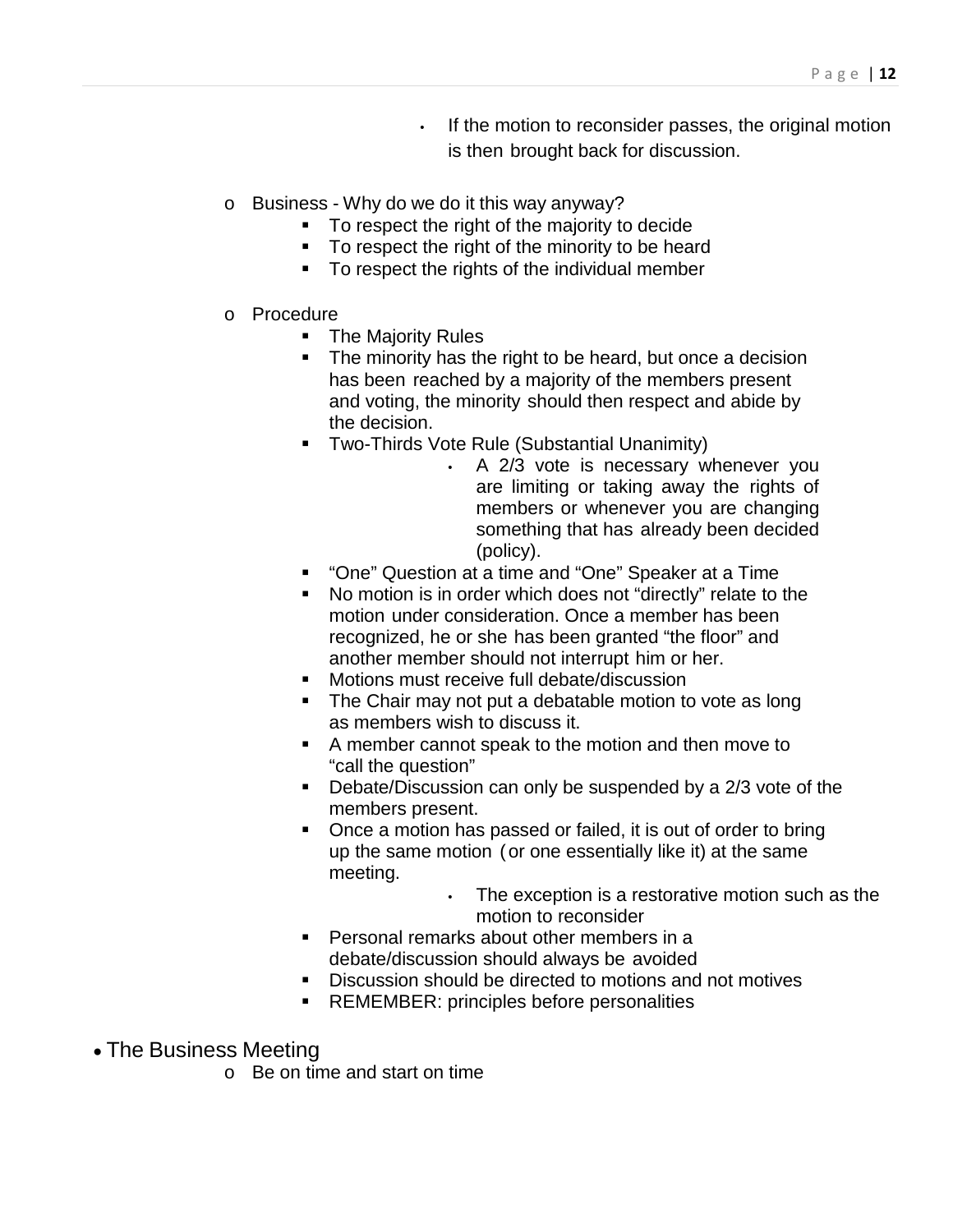- Meeting should start at the scheduled hour.
- o Be Organized
	- **Know the Agenda for the meeting**
- o Be Prepared
	- Be familiar with the issues to be covered
- o Be a Teacher
	- Set a good example for others to see and follow
- o Respect members that have the floor
	- Quietly listen and give your full attention to the member speaking at the microphone.
- o Be Open-minded
	- Carefully consider both sides of an issue
- o Be Clear
	- Try and state your opinions a clearly and concisely as possible
- o Be Focused
	- Keep the discussions both on the floor and at the tables relevant to pending issues
- o Be Temperate
	- Doing the business of the Area is just as much about recovery from the malady of alcoholism as it is about getting things done. We can work these principles in all our affairs.

#### •The Business Meeting Agenda (outline of a meeting)

- o A list of things to be acted upon or information to be given
- o Basic Agenda Format:
	- Call to Order
		- Opening
		- Welcoming remarks
		- **Serenity Prayer**
		- Twelve Traditions (Short Form)
		- Twelve Concepts (Short Form)
		- **Minutes of the Previous Meeting** 
			- Approval of the minutes of the previous meeting with any corrections or changes
		- **Reports of Elected Trusted Servants** 
			- Approval of the Treasurer's Report
		- **Reports of Standing Committee Chairs and Secretary**
		- GSR Sharing Session (always starts at 11:00 am, regardless of the business on the floor)
		- Special Committee Reports (example: Assembly and Quarterly Committees)
		- Old Business
		- **New Business**
		- **Bids on future assemblies and quarterlies**
	- **Adjournment**